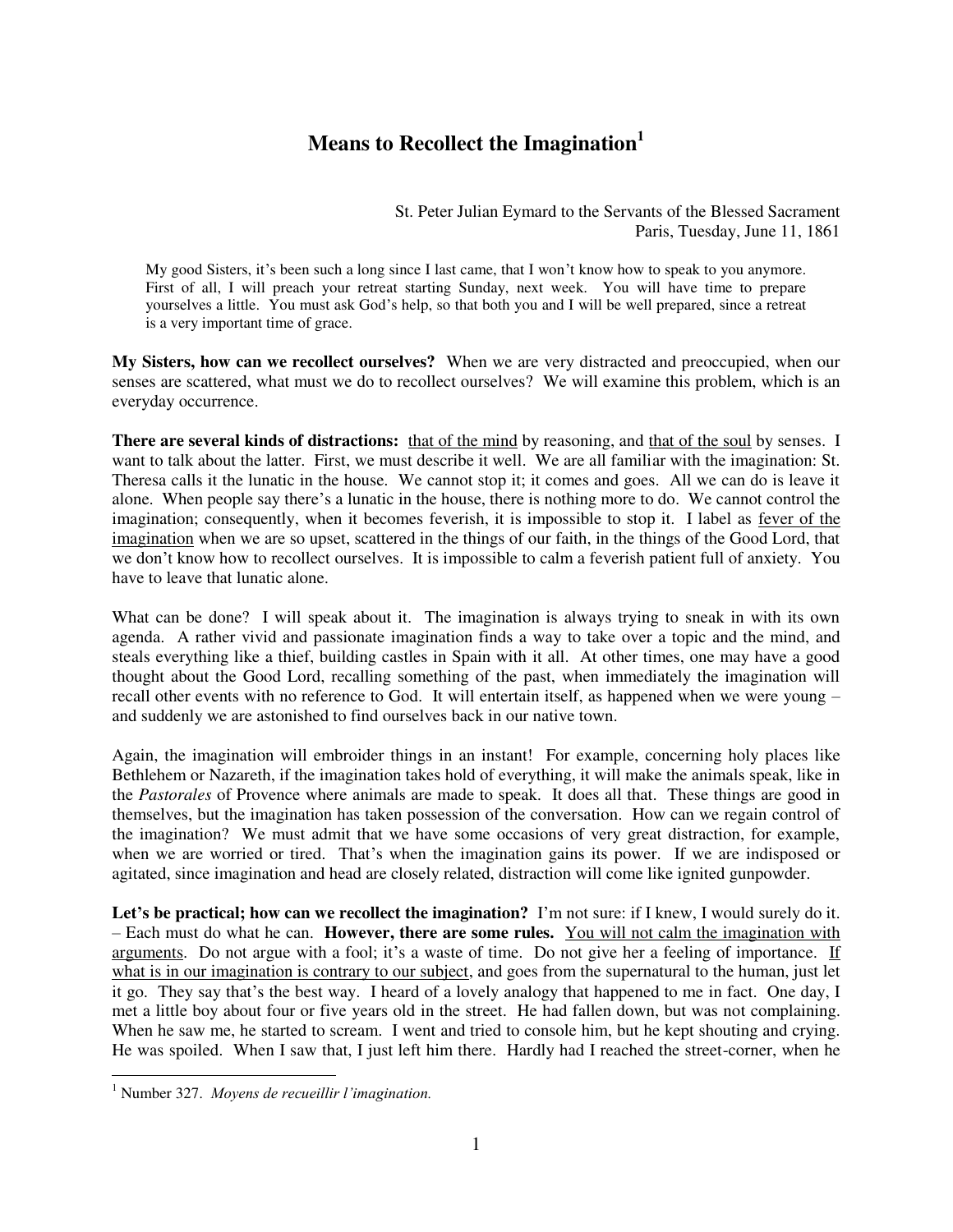jumped up and ran as fast as he could! The imagination is like that. It will start shouting or telling you delightful things. Pay no attention to such a fool. When the imagination goes outside the subject, that's the rule [to follow].

When it stays on topic, we must handle it differently. It has become too sensitive. Bring in the heart and make acts of affection, not reflections. It's too late, since the imagination has taken over. For example, when reflecting on the stable in Bethlehem, our imagination remains there childishly. Without forcing ourselves, we can enter immediately into our subject. Since the affections are stronger than the imagination, we must make acts of affection: like a sewing needle that is no longer in the cloth; it has passed through and the thread remains. The same principle remains: we must not argue with the imagination. We say: You have worked well! It is happy, and our heart comes in. **These are two means**: never argue with the imagination, and allow it to work when it is in line with your subject.

**There is another means** that is even better than all that: control the imagination by means of the senses when all else fails. You cannot command the imagination, as you can the will – you will not succeed. When you see it happening, you can make a meditation of recollection through the senses. It's amazing that the soul is often more recollected by the senses, than when done only through the heart and the will. Then everything else flutters around us. When we can get hold of this fool, and force it to meditate, the result is a wonderful calm, a reign of peace.

If you ask, how does that work? I'm tempted to answer: Look for yourselves, my poor Sisters. However, **I will tell you what I have found.** When I am distracted because of dealing with so many people – everything goes wild. If we want to be recollected, it will have to be by means of the imagination itself. We are so tired. When I come before our Lord, I begin with the senses. I imagine seeing our Lord like St. Thomas, like Magdalene especially, who was a good adorer – I prefer her to the others. I see her adoring our Lord beginning with his feet – she found everything in his humanity. She kissed his feet, adored them, and wiped them with her hair (cf. Lk 7:38).

I imitate Magdalene: she adored with her eyes. She saw the holes in his feet, and, since our Lord is risen, these holes are filled with light. I pause there. I take as my model St. Magdalene, or St. Thomas, or any saint who had a similar experience; but especially St. Magdalene – she's my saint. After the resurrection, the holy women kissed the feet of Jesus, and she also kissed them (cf. Mt 28:1-10). Your eyes focus on the wound made by the nail: you must take the head of the nail, you must take the blood, and from the blood you go to the soul, and from the soul to the divinity – to our Lord's entire person. This keeps the imagination busy; then we go to the soul. Once the senses are fed, they fall asleep, while we go to our Lord. From there, we go to his hands. I don't know, but that's what I do. From the feet, we come to adore the humanity of our Lord, his hands are his goodness that gives. We must adore, kiss the wounds in his hands, these wounds from which flow streams of goodness and charity. We must take his hand and place it on our head and ask him to bless us – we place it on our heart and tell him: I love you! Whatever attracts you: the soul is recollected and at peace. From there, we go to the crown of thorns – here, the Blessed Virgin is a big help.

Some like to see the Blessed Virgin adoring our Lord taken down from the cross: in each wound she found a virtue. She knew why our Lord had received each wound, and what he had said. When we are somewhat united to the Blessed Virgin, we enter with her in veneration, in adoration of the body of our Lord. In this way, we become a little recollected, and the imagination has something to do. And we find that we have benefited from it all.

**If the Good Lord wants you to be recollected without passing through the senses,** that's better. Otherwise, the best way is to put the senses to sleep: like a mother, once her child is sleeping, she can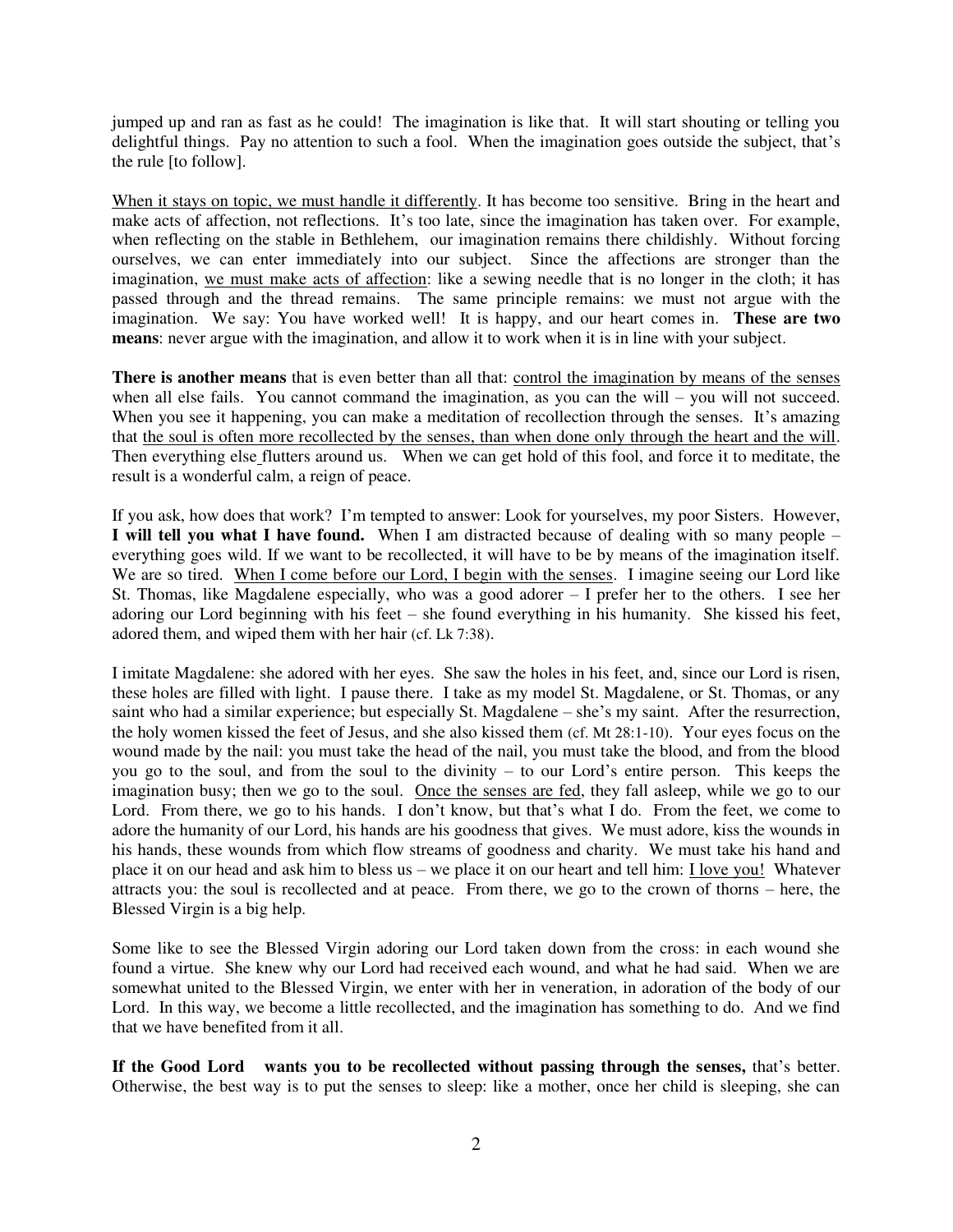work. Some say that the imagination sleeps; but my poor Daughters, it will always precede you; you cannot get rid of it.

**There is a fourth way to recollect the imagination.** This happens when the Good Lord attracts us to himself by an internal grace of divine goodness that affects even the body. Now the senses are fed. We cannot attain this by ourselves; it is the Good Lord's work. By means of the virtues, we go from below upward; but here it is from above downward – a heavenly dew. There's only one thing to do when the Good Lord puts us in that state: do not do what I just told you. Be careful, because if you do, you will go towards the senses rather than towards God, resulting in the loss of his grace.

Normally the first way is preferable, as much as possible, in order not to allow the imagination to take the initiative ahead of grace. This is obvious every time a soul is caught off guard, and starts giving thanks like a beggar looking at the hand that is giving. The temptation is to look at the gift and to withdraw within oneself; nature is very quick. We must return to our first grace by means of the virtues. The soul does what it can – we must express some act of love from it, so that everything will be used to express love for God.

My good Sisters, do you understand? Good! It would be too bad if you didn't! If you say: I want to pray like Fr. Eymard; the Good Lord will say: You are not Fr. Eymard! And if I wanted to make your kind of meditation, he would tell me: You are not your poor daughters! We each have our own prayer. However, **the experiences of others can help us perfect our virtues.** 

I tried to be understandable, because this is very practical, something that happens every day. In the morning all goes well; at night, nothing happens. By then we meditate like fools: Note well. Those who are ignorant merely listen to others. Morning prayer is easy, but after ten o'clock in the evening, I say: My God, do not pay attention to me; see my good will.



## **Points for reflection:**

What are the guidelines offered here to recollect the imagination? Fr. Eymard shares his personal experience. Can you relate it?